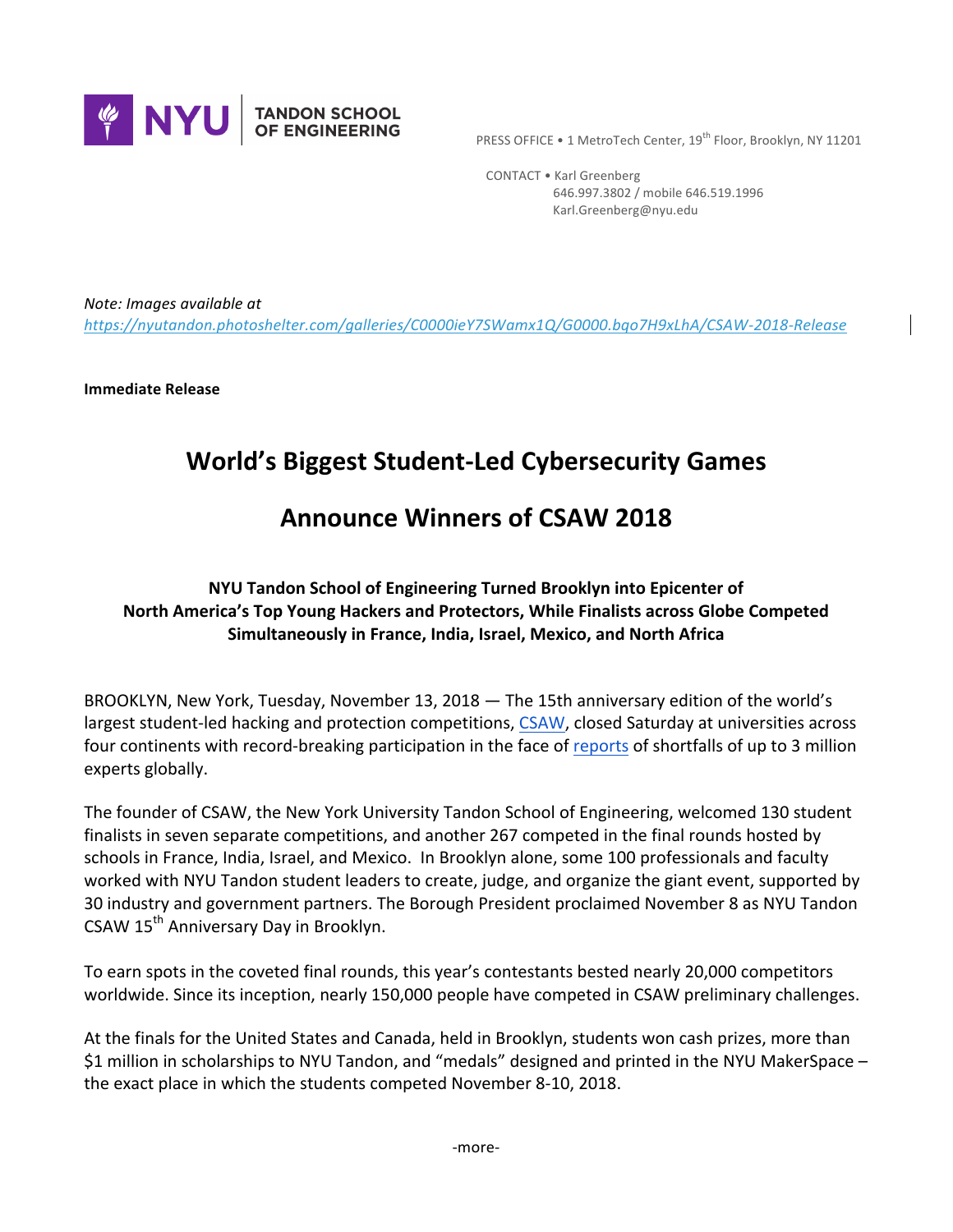Students participated in a career fair and networking events designed to introduce them to mentors and peers who can form strong networks for their later careers. Alumni who ran the first CSAWs and went on to work in prestigious positions and to found security companies offered career insight (and a few confessions) during a panel discussion in an auditorium packed with the most accomplished young hackers and protectors in the two countries. Industry experts and judges were able to engage in professional develop opportunities via the Frontiers of Cyber Security Workshop, which focused on security analytics and secure deployment of machine learning, and a Friday luncheon hosted by Bank of America.

"CSAW exemplifies the hope that engineering brings to a world grappling with massive technological change," said NYU Tandon Dean Jelena Kovačević. "Every one of the 400 finalists earned this elite status through creativity, curiosity, and dedication. They are destined to be leaders who will protect our society and economy. Our congratulations go out to them and to the faculty and parents who encouraged and helped educate them."

She added: "The expansion of CSAW — from just 50 of our students in 2003 to today's worldwide engagement  $-$  illustrates the dedication of NYU Tandon professors, students, and alumni, of whom we are incredibly proud."

Among the NYU Tandon CSAW winners were many repeat winners and some surprises, too.

# **Capture the Flag and Security Quiz Bowl**

The flagship event of CSAW, Capture the Flag (CTF), once again tested the hacking and protecting skills of undergraduate teams. The notoriously difficult final round  $-$  completed by none of the teams this year — demanded a profound understanding of the roles and ramifications of cybersecurity and covered pwning, reverse engineering, web, cryptography, and forensics.

Included among the challenges was a video game developed by Vector35, called PwnAdventure Sourcery, in the style of a Super Nintendo game. CTF competitors hacked it using elements built into the game. Players cast "spells" using actual computer code and interacted with virtual devices that ran their own code in the game world.

For the second year in a row, a team from **Rensselaer Polytechnic Institute** took home **top honors**. The RPISEC team pulled out the win in the final minutes of the 36-straight-hour competition by solving a final challenge. Two team members  $-$  Jack Dates and Josh Ferrell  $-$  returned from last year's winning team. They were joined by Aidan Noll and Jack Phillips.

**Carnegie Mellon's PPP team took second place:** Valerie Choung, Sam Damashek, Kevin Geng, and Samuel Kim represented the team that has been a podium winner annually since the early years of CSAW.

**In third place was the all-freshmen Perfect Blue team:** Alex Lin of Purdue University, Sampriti Panda of Drexel University, Kevin Shen of University of Maryland, and Stephen Tong of Georgia Institute of **Technology.** 

Immediately after the grueling 36-hour CTF competition, Perfect Blue and RPISEC took the stage to compete in the **Security Quiz Bowl**, a fast-paced and difficult game show-like competition covering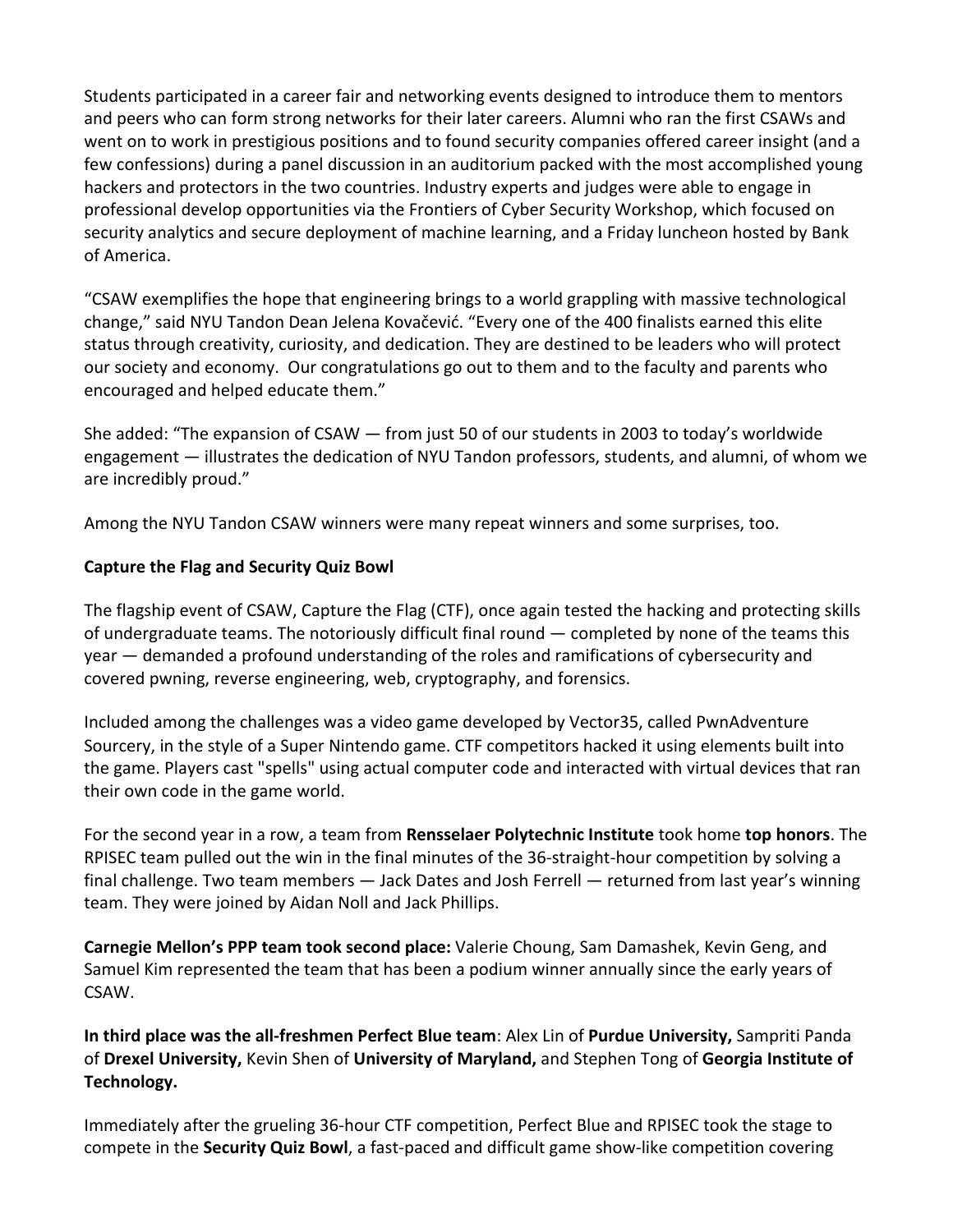technology, current events, and history, hosted by gold sponsor, Capsule8. These teams placed second and third, respectively.

Taking first place in the Security Quiz Bowl was the University of Maryland Baltimore County Cyber **Dawgs** — who similarly showed few signs of exhaustion after the marathon CTF: Joe Aurelio, Seamus Burke, Zack Orndorff, and Grant Spencer. The school also took honors in the Embedded Security Challenge.

A side CTF contest came from **Red Balloon Security,** who filled a real ATM with cash for its **jackpotting challenge**, in which CSAW participants attempted to hack the machine (without damaging it) to make it dispense nearly \$2,000 in small bills. Red Balloon uses just such tests to evaluate job applicants. A team from **RPI** won. 

# **Applied Research Competition**

Long recognized as the premier showcase for young security researchers whose work has already appeared in peer-reviewed scientific journals and conferences, the Applied Research Competition requires a poster and one student to present the research to a panel of judges.

**First place: University of Tennessee, Knoxville** Jared Smith and Max Schuchard; the former presented their paper, "Routing Around Congestion: Defeating DDoS Attacks and Adverse Network Conditions via Reactive BGP Routing."

**Second place:** Kexin Pei of **Columbia University**, Yinzhi Cao of Johns Hopkins University, Junfeng Yang and Suman Jana, **both of Columbia University;** Pei presented the paper "DeepXplore: Automated Whitebox Testing of Deep Learning Systems." Jana was a co-author of the third-place paper, as well.

**Third place:** Shankara Pailoor of the **University of Texas at Austin,** Andrew Aday and Suman Jana, both of **Columbia University;** Pailoor presented the paper "MoonShine: Optimizing OS Fuzzer Seed Selection with Trace Distillation."

# **Embedded Security Challenge**

This challenge took a red team/blue team approach, in which security experts from NYU Tandon competed with participating university teams to mimic the real-world attacks and defenses of the connected devices that comprise the Internet of Things. Teams were challenged to exploit weaknesses of smart light bulbs to exfiltrate data in a nearby network that should have been air gapped — not connected to the Internet. This particularly difficult challenge was led by NYU Abu Dhabi Modern Microprocessors Architecture Lab (MoMA) and the U.S. Office of Naval Research.

**First place: University of Delaware team Blue Hens: Patrick Cronin, Charles Gouert, and Fateme** Hosseini with faculty advisors Chengmo Yang and Nektarios Tsoutsos. Cronin, Hosseini, and Yang won second place in last year's Embedded Security Challenge.

**Second place: University of Maryland Baltimore County team UMBC Secrets Lab: Md Toufiq Hasan** Anik, Hasib-Al-Rashid, and Trevor Kroeger, with faculty advisor Naghmeh Karimi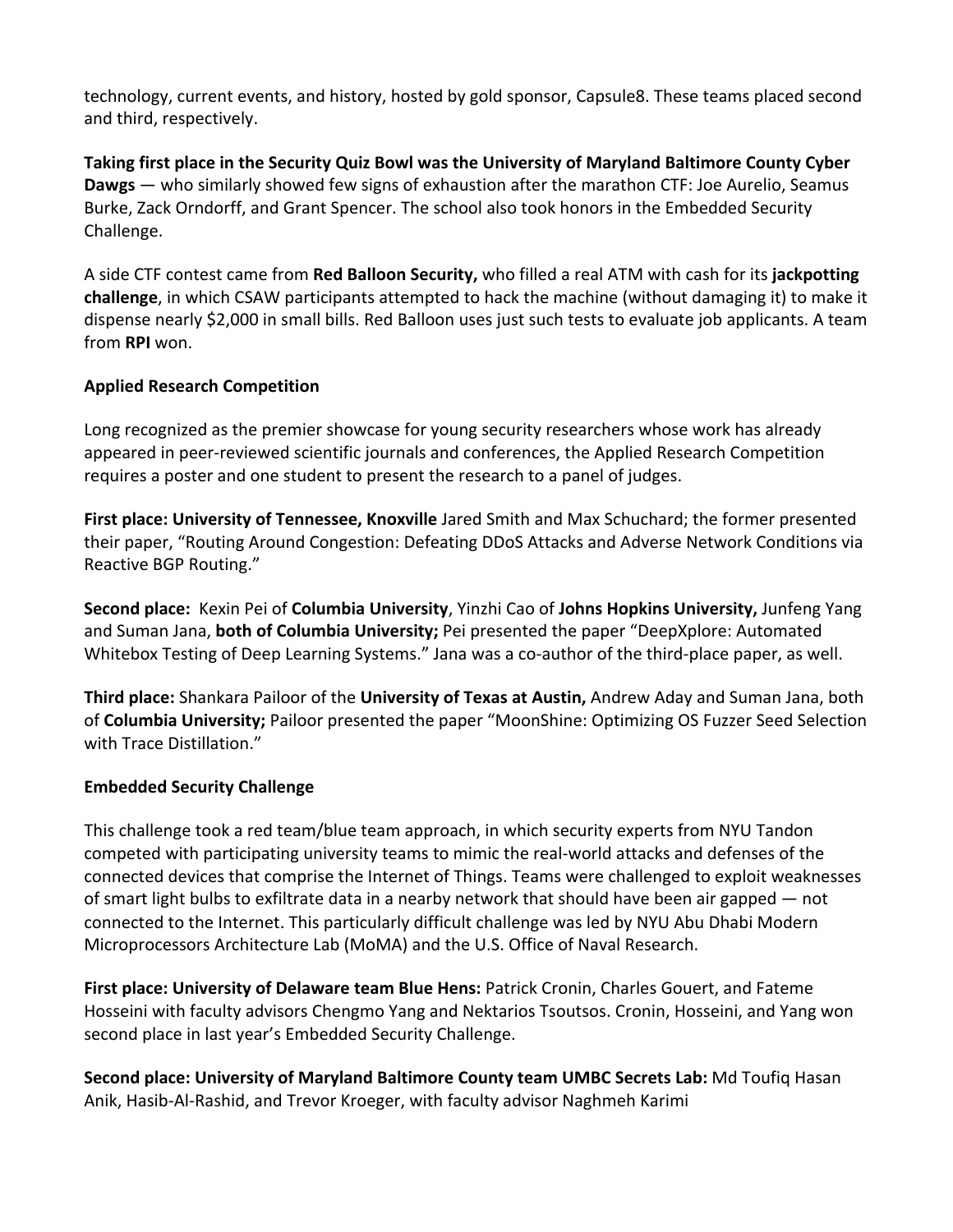**Third place: Texas A&M University team Texas A&M Hardware Defense: Michael Hall, Mahesh Naidu,** Ryan Vrecenar, and Josh Zschiesche with faculty advisors Stavros Kalafatis and Jeyavijayan Rajendran

Both Tsoutsos and Rajendran are alumni of NYU's noted hardware security research team and former student team leads for the Embedded Security Challenge.

### **Hack3D Competition**

New this year was a test in an emerging area of cybersecurity: protecting the additive manufacturing process now employed to produce high-value components used in aerospace, automotive, medical devices, and more. In the final round, competitors were challenged to thwart cutting-edge anticounterfeiting measures developed by NYU researchers to 3D print a part with high quality. As with the Embedded Security Challenge, knowledge gained in this competition will inform future research in the new field, including the pioneering work being conducted at NYU Tandon.

**First place: NYU Abu Dhabi team A5-015:** Nishant Suresh Aswani and Barkin Simsek

**Second place: NYU Tandon team NotStrong:** Songyu Du and Aiqi (Angela) Zhou

**Third place: NYU Abu Dhabi team StreetCats:** Qutaiba Al-Nuaimy and Shunsuke Kasahara.

#### **Policy Competition**

Student teams presented proposals for major policy changes in cybersecurity and privacy affecting society, government, and law. The Policy Case Competition joined NYU Tandon for the first time in organizing this multidisciplinary challenge.

First place: Brown University: Adam DiPetrillo, George "Donnie" Hasseltine, Joshua Snavely, and Chad Thiemann. Their policy memo provided recommendations for protecting and securing the U.S. electoral systems through data security and breach prevention. They recommend to the United States Committee on Homeland Security that voter and election data should be managed and encrypted in compliance with the National Institute of Standards and Technology Cybersecurity Framework and related Department of Homeland Security (DHS) infrastructure cybersecurity measures.

**Second place: United States Naval Academy:** Kameron Chumley, Cameron Cook, and Brendan Reilly. An annual podium finisher since the launch of the Policy Competition in 2014, the Naval Academy won the competition last year. This year's policy memo recommended establishing honeypots (sites set up to gather intelligence) via the FBI's Cyber Division. These would augment DHS's Automated Indicator Sharing (AIS) program and provide the private sector with valuable information to establish security defense measures.

**Third place: United States Military Academy:** Liam Furey, Peter Kim, Robert Norwood, and Amanda Roper. They outlined steps DHS can take to improve the overall security of the digital infrastructure, including expanding and focusing the existing AIS system, establishing a Cyber Threat Intelligence Center to analyze and publish the data collected by AIS, and marketing these two systems as a musthave solution to both private- and public-sector entities.

#### **Red Team Competition**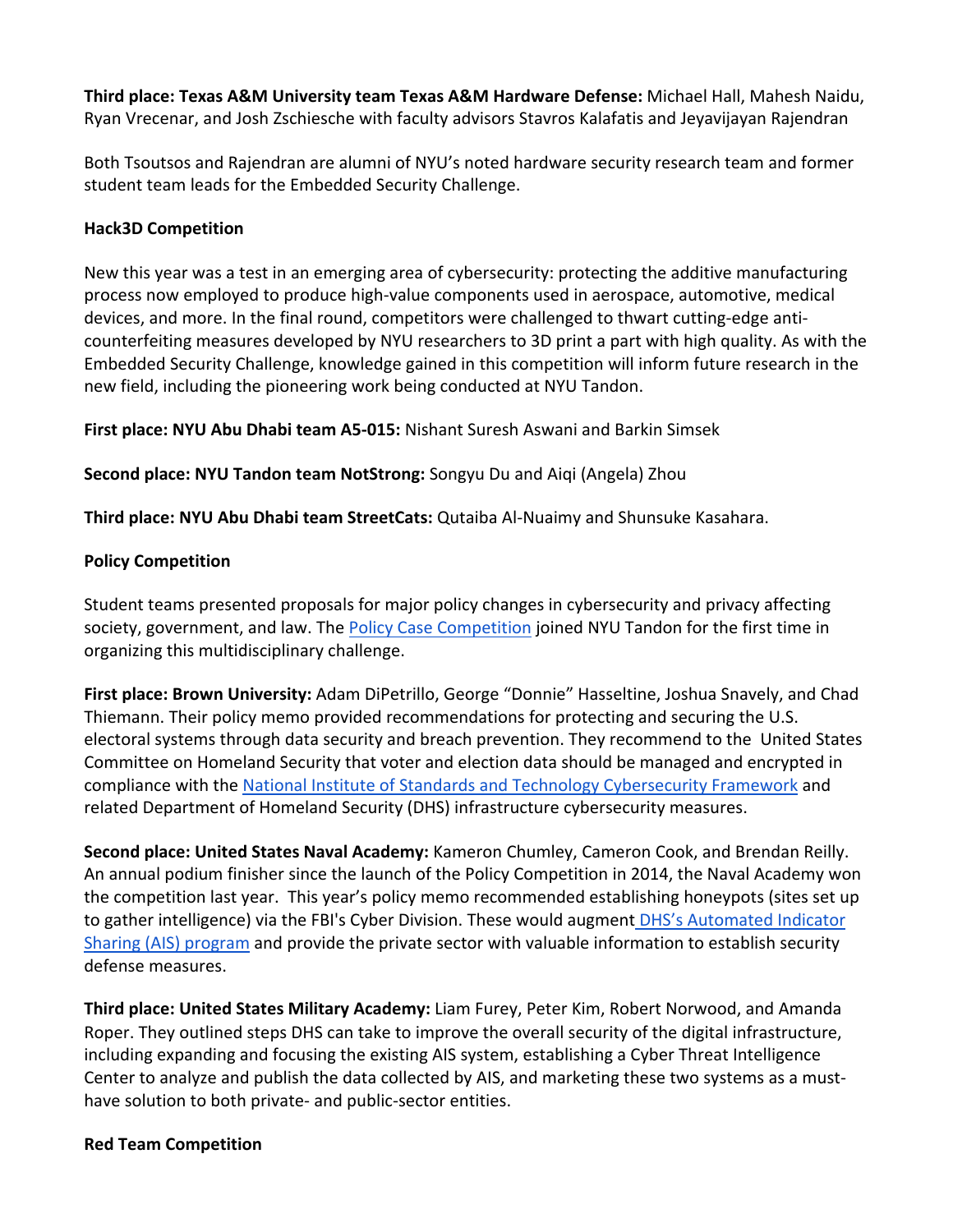High school teams used their skills of forensics, cryptography, reverse engineering, and exploitation to infiltrate and analyze a fictional company, Quentrian. They had to gain a back door to its server login, printers, emails, payroll, bank balances, and more to learn as much about the company as they could, including its products, an illicit side business (someone in the company was selling user data), names of Quentrian executives, the thief who was selling user data, and the murder victim. Teams were ranked on how much they learned.

First place: Dos Pueblos High School of Goleta, California, team 1064CBread: Paul Grosen, Blake Lazarine, and Nathan Wachholz. This was the fourth consecutive CSAW for Grosen, and the second consecutive for Wachholz.

**Second place: Montgomery Blair High School, Rockville, Maryland, team n0de:** Kevin Higgs, Ian Rackow, and William Wang. Rackow and Wang were part of the team n0de that won third place last year, when another team from the same school won first place. Montgomery Blair High School has become a regular fixture at the CSAW finals.

Third place: West Windsor-Plainsboro High School North, Plainsboro, New Jersey, team let down: Spencer Hua, Parth Shastri, and Daniel Wang

# **Cyber Journalism Award**

The only CSAW contest for non-students recognizes excellence in reporting on cybersecurity and privacy. Judges chose Jen Wieczner as winner of the 2018 CSAW Cyber Journalism Award for The Surprising Redemption of Bitcoin's Biggest Villain, which delves into Mt. Gox Chief Executive Mark Karpelès' attempts to recover lost funds and exonerate himself of a multimillion-dollar theft in which he was a prime suspect. Wieczner is a senior writer at **Fortune** and co-founding editor of *The Ledger*, Fortune's financial technology and blockchain publication.

The competition is a joint project of the NYU Tandon School of Engineering and the NYU Arthur L. Carter Journalism Institute.

# **About CSAW**

The CSAW games, founded as a small contest called Cyber Security Awareness Week by and for NYU Tandon students studying under Professor Nasir Memon, have grown to become the most comprehensive set of challenges by and for students around the globe. NYU students continue to design the contests under the mentorship of information security professionals and faculty. NYU Tandon's student-led Offensive Security, Incident Response and Internet Security (OSIRIS) laboratory, home to weekly student-led Hack Night training and student research, leads the Red Team and CTF challenges.

More than 250 students from across Europe, India, Israel, Mexico, and North Africa scored wins to take them to academic hubs where they competed in CSAW finals at the same time that NYU Tandon was hosting the best students from Canada and the United States:

- Indian Institute of Technology, Kanpur (IIT Kanpur)
- Grenoble-INP Esisar in Valence, France